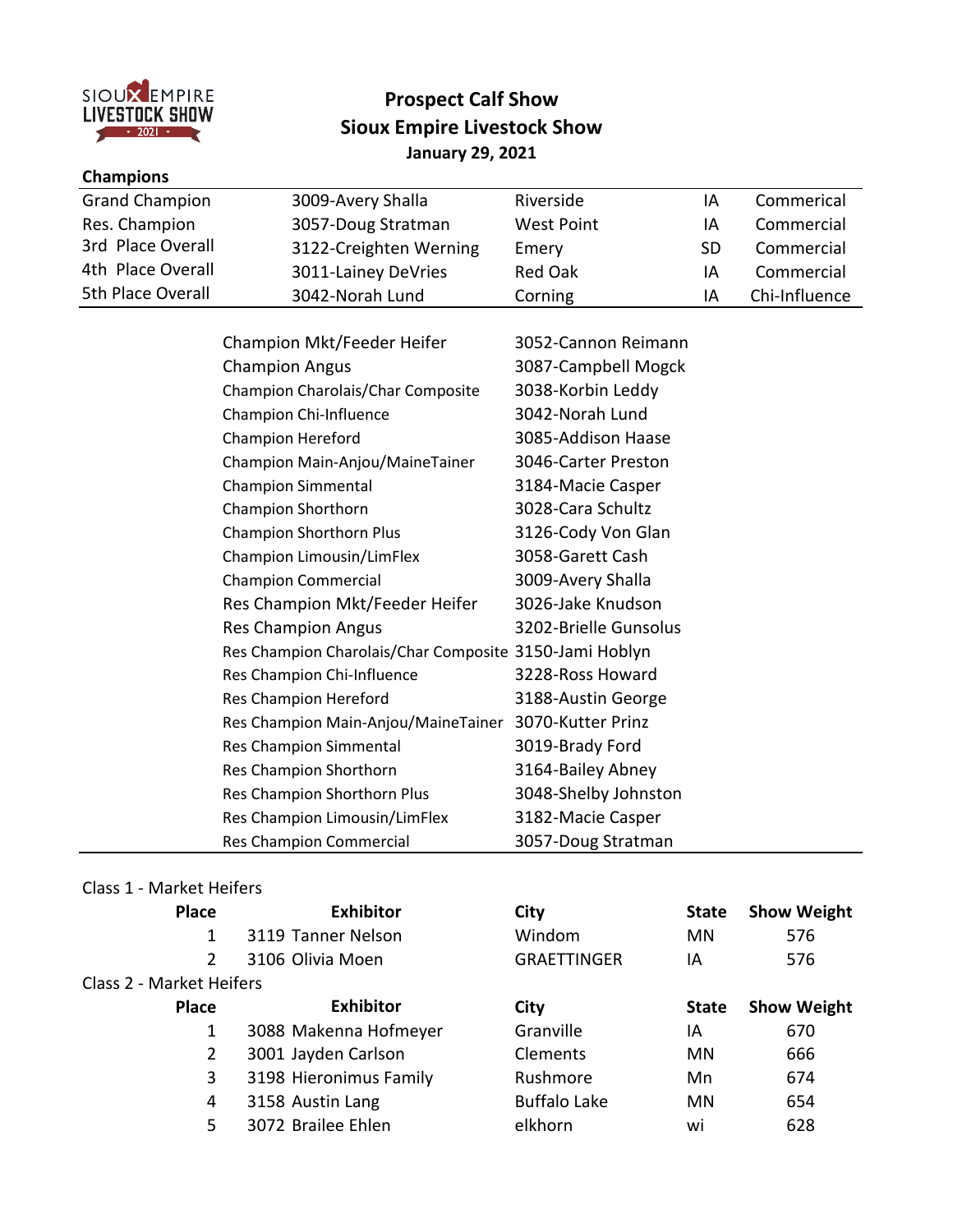## Class 3 - Market Heifers

| <b>Place</b>                    | <b>Exhibitor</b>        | City                      | <b>State</b> | <b>Show Weight</b> |
|---------------------------------|-------------------------|---------------------------|--------------|--------------------|
| $\mathbf{1}$                    | 3091 Abby Peterson      | <b>Webster City</b>       | IA           | 712                |
| $\overline{2}$                  | 3025 Gavin Koop         | Hudsonville               | MI           | 690                |
| 3                               | 3105 J.C. Moen          | <b>GRAETTINGER</b>        | IA           | 692                |
| 4                               | 3077 Jonathon Krieger   | Terril                    | IA           | 718                |
| <b>Class 4 - Market Heifers</b> |                         |                           |              |                    |
| <b>Place</b>                    | <b>Exhibitor</b>        | City                      | <b>State</b> | <b>Show Weight</b> |
| $\mathbf{1}$                    | 3052 Cannon Reimann     | <b>Ree Heights</b>        | <b>SD</b>    | 748                |
| $\overline{2}$                  | 3180 Elizabeth Schable  | <b>Storm Lake</b>         | IA           | 756                |
| 3                               | 3186 Jace Taylor        | <b>Blue Earth</b>         | <b>MN</b>    | 760                |
| 4                               | 3099 Kaebry Dixon       | <b>Wessington Springs</b> | <b>SD</b>    | 754                |
| 5                               | 3031 Kaisha Van Gngen   | Melvin                    | IA           | 742                |
| 6                               | 3010 Sawyer Van Briesen | Boyden                    | IA           | 758                |
| 7                               | 3196 Hieronimus Family  | Rushmore                  | Mn           | 754                |
| <b>Class 5 - Market Heifers</b> |                         |                           |              |                    |
| <b>Place</b>                    | <b>Exhibitor</b>        | <b>City</b>               | <b>State</b> | <b>Show Weight</b> |
| $\mathbf{1}$                    | 3174 Jami Hoblyn        | York                      | <b>NE</b>    | 782                |
| $\overline{2}$                  | 3216 Allison Wallace    | Harris                    | IA           | 786                |
| 3                               | 3192 Katie Van Den Top  | Hull                      | IA           | 776                |
| $\overline{4}$                  | 3013 Saul Christensen   | Royal                     | IA           | 796                |
| 5                               | 3112 Elizabeth Findling | Royal                     | IA           | 784                |
| Class 6 - Market Heifers        |                         |                           |              |                    |
| <b>Place</b>                    | <b>Exhibitor</b>        | <b>City</b>               | <b>State</b> | <b>Show Weight</b> |
| $\mathbf{1}$                    | 3092 Matilyn Lautner    | Adel                      | IA           | 826                |
| $\overline{2}$                  | 3156 Cole Wibholm       | Dows                      | IA           | 808                |
| 3                               | 3166 Carver Pryor       | Woodbine                  | IA           | 824                |
| 4                               | 3128 Andrew Crawford    | Belmond                   | IA           | 812                |
| 5                               | 3021 Quinn Byker        | Sioux Center              | IA           | 808                |
| 6                               | 3096 Barrett Butzer     | Alcester                  | <b>SD</b>    | 802                |
| 7                               | 3103 Jacob Van Den Top  | Hull                      | IA           | 848                |
| Class 7 - Market Heifers        |                         |                           |              |                    |
| <b>Place</b>                    | <b>Exhibitor</b>        | City                      | <b>State</b> | <b>Show Weight</b> |
| $\mathbf{1}$                    | 3034 Oaklyn Plamp       | Mitchell                  | Sd           | 874                |
| $\overline{2}$                  | 3066 Riley Jansen       | hull                      | ia           | 890                |
| 3                               | 3142 Matthias Family    | Fairbank                  | IA           | 904                |
| 4                               | 3107 Jax Pryor          | Woodbine                  | IA           | 884                |
| 5                               | 3020 Brandt Halvorsen   | Radciffe                  | IA           | 884                |
| 6                               | 3111 Olivia Pithan      | Danbury                   | ΙA           | 902                |
| $\overline{7}$                  | 3039 Marshall Schiphoff | Sibley                    | la           | 884                |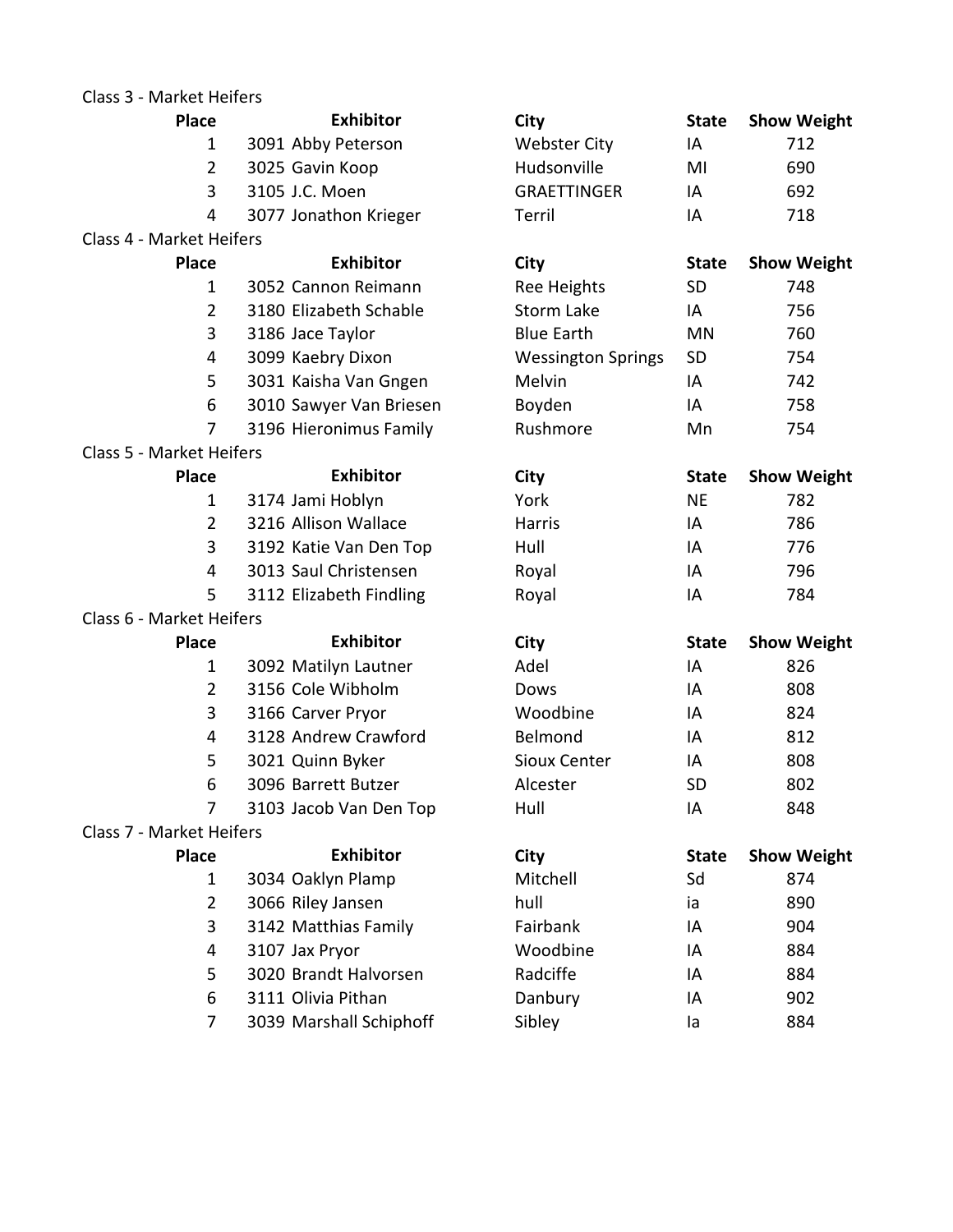|  |  | Class 8 - Market Heifers |  |
|--|--|--------------------------|--|
|--|--|--------------------------|--|

| 17141 NUL 1 1U11 U13     |                                          |                       |              |                    |
|--------------------------|------------------------------------------|-----------------------|--------------|--------------------|
| <b>Place</b>             | <b>Exhibitor</b>                         | City                  | <b>State</b> | <b>Show Weight</b> |
| $\mathbf{1}$             | 3026 Jake Knudson                        | Estherville           | IA           | 936                |
| $\overline{2}$           | 3206 MaKia Smith                         | <b>Charter Oak</b>    | IA           | 910                |
| 3                        | 3060 Garrett Moore                       | Earlham               | IA           | 956                |
| 4                        | 3118 Kami Schrunk                        | Anthon                | la           | 922                |
| 5                        | 3124 Tyson Von Glan                      | Vail                  | IA           | 942                |
| 6                        | 3023 Lily Fischer                        | Melbourne             | la           | 932                |
| Class 9 - Market Heifers |                                          |                       |              |                    |
| <b>Place</b>             | <b>Exhibitor</b>                         | <b>City</b>           | <b>State</b> | <b>Show Weight</b> |
| 1                        | 3065 Reagan Burmeister                   | Rowley                | IA           | 992                |
| $\overline{2}$           | 3041 Mackenzie Schiphoff                 | Sibley                | la           | 994                |
|                          | <b>Steers</b>                            |                       |              |                    |
| Class 10 - Angus         |                                          |                       |              |                    |
| <b>Place</b>             | <b>Exhibitor</b>                         | City                  | <b>State</b> | <b>Show Weight</b> |
| 1                        | 3087 Campbell Mogck                      | Scotland              | <b>SD</b>    | 940                |
| 2                        | 3202 Brielle Gunsolus                    | Pemberton             | Mn           | 808                |
| 3                        | 3078 Colby Bacon                         | Manson                | la           | 880                |
|                          | Class 11 - Charolais/Charolais Composite |                       |              |                    |
| <b>Place</b>             | <b>Exhibitor</b>                         | City                  | <b>State</b> | <b>Show Weight</b> |
| 1                        | 3150 Jami Hoblyn                         | York                  | <b>NE</b>    | 772                |
| $\overline{2}$           | 3222 Haley Dodge                         | Terril                | IA           | 794                |
|                          | Class 12 - Charolais/Charolais Composite |                       |              |                    |
| <b>Place</b>             | <b>Exhibitor</b>                         | City                  | <b>State</b> | <b>Show Weight</b> |
| $\mathbf{1}$             | 3160 Tyler Cross                         | Poynette              | WI           | 900                |
| $\overline{2}$           | 3059 Doug Stratman                       | <b>West Point</b>     | <b>NE</b>    | 874                |
| 3                        | 3003 Ethan Carlson                       | Clements              | MN           | 868                |
| 4                        | 3146 Kyle Ellsworth                      | Elkhorn               | WI           | 876                |
|                          | Class 13 - Charolais/Charolais Composite |                       |              |                    |
| <b>Place</b>             | <b>Exhibitor</b>                         | City                  | <b>State</b> | <b>Show Weight</b> |
| $\mathbf{1}$             | 3038 Korbin Leddy                        | Stockholm             | <b>SD</b>    | 959                |
| $\overline{2}$           | 3138 Garrett Arnold                      | <b>Webster City</b>   | IA           | 936                |
| 3                        | 3094 Barrett Butzer                      | Alcester              | <b>SD</b>    | 962                |
| 4                        | 3117 Taylin Muller                       | Pipestone             | MN           | 956                |
|                          | Class 14 - Charolais/Charolais Composite |                       |              |                    |
| <b>Place</b>             | <b>Exhibitor</b>                         | City                  | <b>State</b> | <b>Show Weight</b> |
| $\mathbf{1}$             | 3095 Lulich Show Stock                   | <b>LYNDON STATION</b> | WI           | 1010               |
| Class 15 - Chi Influence |                                          |                       |              |                    |
| <b>Place</b>             | <b>Exhibitor</b>                         | City                  | <b>State</b> | <b>Show Weight</b> |
| 1                        | 3116 Hadley Dunklau                      | Wayne                 | <b>NE</b>    | 788                |
| $\overline{2}$           | 3068 Riley Jansen                        | hull                  | ia           | 824                |
| 3                        | 3044 Emma Preston                        | Reynolds              | IL           | 800                |
| 4                        | 3172 McKinley White                      | Storm Lake            | IA           | 818                |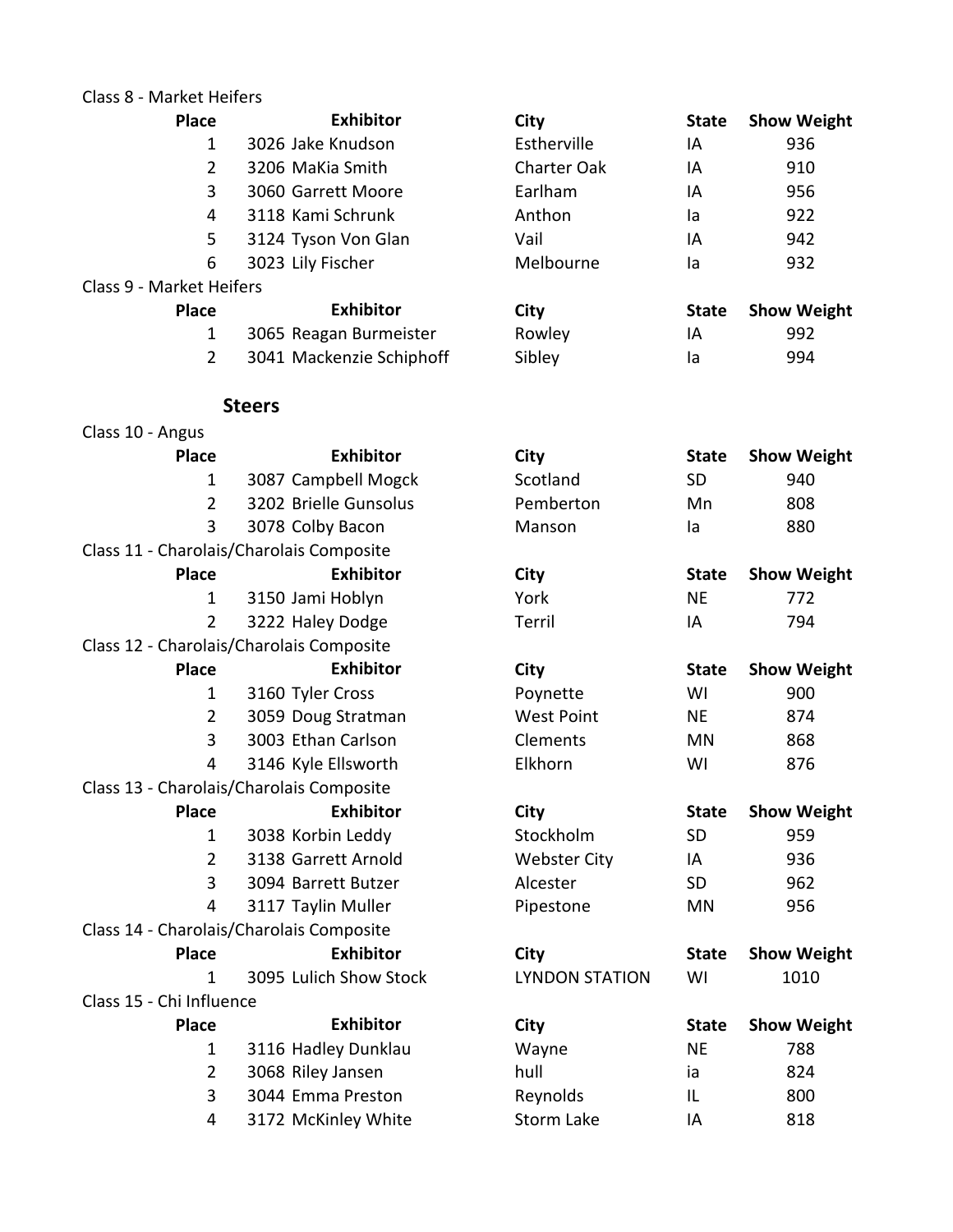| Class 16 - Chi Influence          |                      |
|-----------------------------------|----------------------|
| <b>Place</b>                      | <b>Exhibitor</b>     |
| 1                                 | 3036 Oaklyn Plamp    |
| $\overline{2}$                    | 3144 Matthias Family |
| 3                                 | 3050 Cash Johnston   |
| 4                                 | 3083 Jaren Werner    |
| 5                                 | 3071 Brailee Ehlen   |
| Class 17 - Chi Influence          |                      |
| <b>Place</b>                      | <b>Exhibitor</b>     |
| 1                                 | 3042 Norah Lund      |
| 2                                 | 3004 Allie Kappenman |
| Class 18 - Chi Influence          |                      |
| <b>Place</b>                      | <b>Exhibitor</b>     |
| 1                                 | 3228 Ross Howard     |
| $\overline{2}$                    | 3037 Carter Frerk    |
| Class 19 - Hereford               |                      |
| <b>Place</b>                      | <b>Exhibitor</b>     |
| 1                                 | 3085 Addison Haase   |
| $\overline{2}$                    | 3190 Kevin Kitchen   |
| 3                                 | 3054 Joslyn Kotalik  |
| Class 20 - Hereford               |                      |
| <b>Place</b>                      | <b>Exhibitor</b>     |
| 1                                 | 3188 Austin George   |
| Class 21 - Maine-Anjou/Maintainer |                      |
| <b>Place</b>                      | <b>Exhibitor</b>     |
| 1                                 | 3012 Payton Hueber   |
| Class 22 - Maine-Anjou/Maintainer |                      |
| <b>Place</b>                      | <b>Exhibitor</b>     |
| 1                                 | 3176 Chloe Hazel     |
| $\overline{2}$                    | 3170 Emily Thorson   |
| Class 23 - Maine-Anjou/Maintainer |                      |
| <b>Place</b>                      | <b>Exhibitor</b>     |
| 1                                 | 3152 Jami Hoblyn     |
| $\overline{2}$                    | 3133 Ellen Merkouris |
| 3                                 | 3005 Rayne Wagner    |
| Class 24 - Maine-Anjou/Maintainer |                      |
| <b>Place</b>                      | <b>Exhibitor</b>     |
| 1                                 | 3093 Chloe Uhlenhake |
| $\overline{2}$                    | 3002 Makayla Nelson  |
| 3                                 | 3115 Tanner Mertens  |

| <b>Place</b>   | <b>Exhibitor</b>      | <b>City</b>       | <b>State</b> | <b>Show Weight</b> |
|----------------|-----------------------|-------------------|--------------|--------------------|
| 1              | 3036 Oaklyn Plamp     | Mitchell          | Sd           | 916                |
| $\overline{2}$ | 3144 Matthias Family  | Fairbank          | IA           | 914                |
| 3              | 3050 Cash Johnston    | rhodes            | ia           | 920                |
| $\overline{4}$ | 3083 Jaren Werner     | Mt. Auburn        | IA           | 912                |
| 5              | 3071 Brailee Ehlen    | elkhorn           | wi           | 928                |
| i Influence    |                       |                   |              |                    |
| <b>Place</b>   | <b>Exhibitor</b>      | City              | <b>State</b> | <b>Show Weight</b> |
| 1              | 3042 Norah Lund       | Corning           | IA           | 930                |
| $\overline{2}$ | 3004 Allie Kappenman  | Madison           | SD           | 944                |
| i Influence    |                       |                   |              |                    |
| <b>Place</b>   | <b>Exhibitor</b>      | City              | <b>State</b> | <b>Show Weight</b> |
| $\mathbf{1}$   | 3228 Ross Howard      | Monticello        | IN           | 1010               |
| $\overline{2}$ | 3037 Carter Frerk     | Pocahontas        | IA           | 986                |
| reford!        |                       |                   |              |                    |
| <b>Place</b>   | <b>Exhibitor</b>      | City              | <b>State</b> | <b>Show Weight</b> |
| $\mathbf{1}$   | 3085 Addison Haase    | Scotland          | SD           | 704                |
| $\overline{2}$ | 3190 Kevin Kitchen    | Augusta           | WI           | 798                |
| 3              | 3054 Joslyn Kotalik   | Tabor             | SD           | 794                |
| reford!        |                       |                   |              |                    |
| <b>Place</b>   | <b>Exhibitor</b>      | <b>City</b>       | <b>State</b> | <b>Show Weight</b> |
| 1              | 3188 Austin George    | Mondovi           | WI           | 958                |
|                | aine-Anjou/Maintainer |                   |              |                    |
| <b>Place</b>   | <b>Exhibitor</b>      | City              | <b>State</b> | <b>Show Weight</b> |
| 1              | 3012 Payton Hueber    | Lee               | IL           | 722                |
|                | aine-Anjou/Maintainer |                   |              |                    |
| <b>Place</b>   | <b>Exhibitor</b>      | City              | <b>State</b> | <b>Show Weight</b> |
| $\mathbf{1}$   | 3176 Chloe Hazel      | <b>Beresford</b>  | SD           | 804                |
| $\overline{2}$ | 3170 Emily Thorson    | Glenville         | <b>MN</b>    | 772                |
|                | aine-Anjou/Maintainer |                   |              |                    |
| <b>Place</b>   | <b>Exhibitor</b>      | City              | <b>State</b> | <b>Show Weight</b> |
| 1              | 3152 Jami Hoblyn      | York              | <b>NE</b>    | 818                |
| $\overline{2}$ | 3133 Ellen Merkouris  | Albert lea        | <b>MN</b>    | 834                |
| 3              | 3005 Rayne Wagner     | Hampton           | IA           | 820                |
|                | aine-Anjou/Maintainer |                   |              |                    |
| Place          | <b>Exhibitor</b>      | City              | <b>State</b> | <b>Show Weight</b> |
| 1              | 3093 Chloe Uhlenhake  | <b>Burlington</b> | wi           | 856                |
| $\overline{2}$ | 3002 Makayla Nelson   | <b>VOLGA</b>      | SD           | 866                |
| 3              | 3115 Tanner Mertens   | Milbank           | SD           | 866                |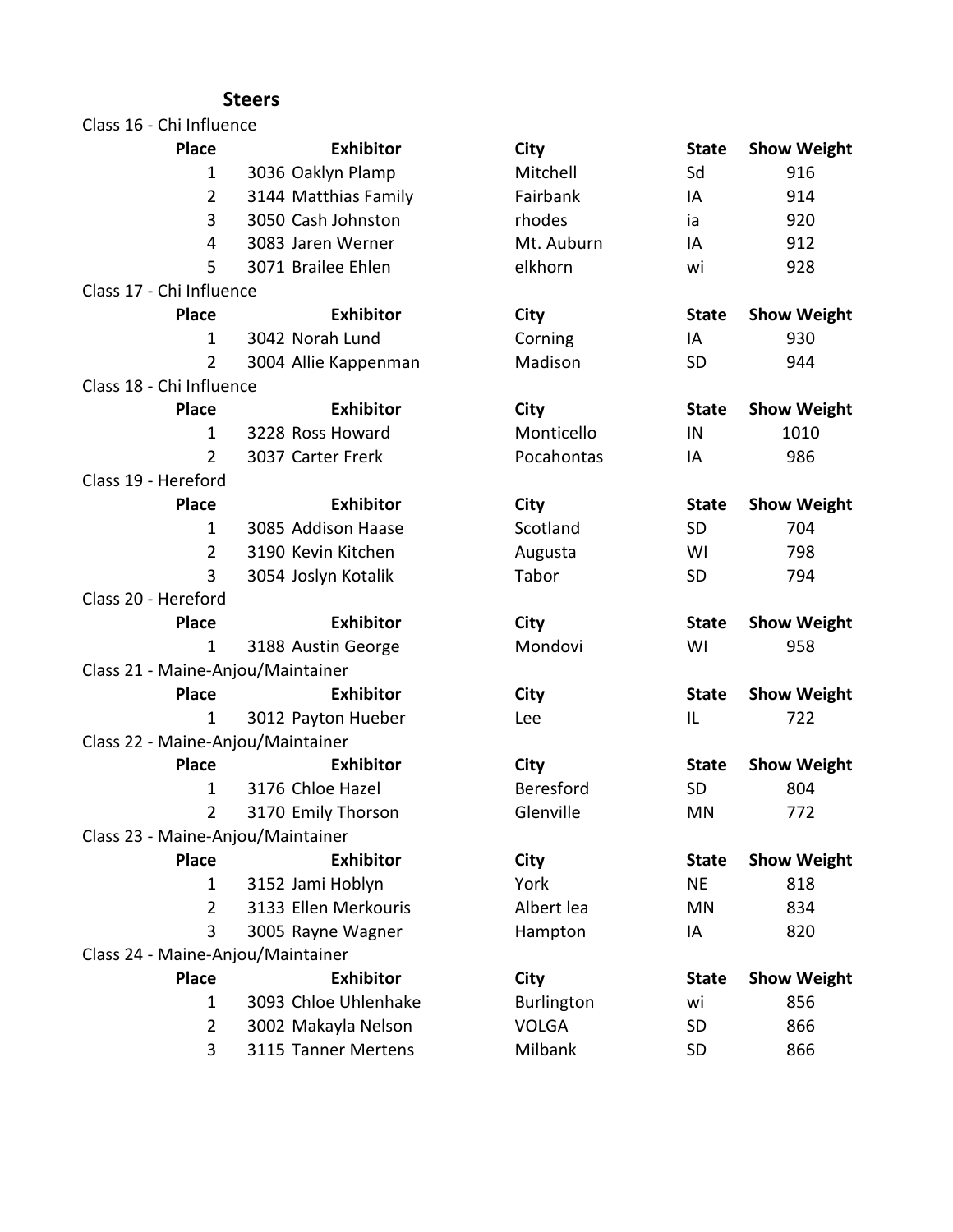| Class 25 - Maine-Anjou/Maintainer |                             |                   |              |                    |
|-----------------------------------|-----------------------------|-------------------|--------------|--------------------|
| <b>Place</b>                      | <b>Exhibitor</b>            | City              | <b>State</b> | <b>Show Weight</b> |
| $\mathbf{1}$                      | 3070 Kutter Prinz           | <b>West Point</b> | <b>NE</b>    | 886                |
| $\overline{2}$                    | 3214 Wyatt Dunklau          | Wayne             | <b>NE</b>    | 892                |
| 3                                 | 3079 Jacob Ringkob          | Moville           | IA           | 884                |
| 4                                 | 3134 Renae Vancura          | Jackson           | MN           | 886                |
| 5                                 | 3102 Collin Vonnahme        | Carroll           | IA           | 882                |
| 6                                 | 3108 Addie McKenna          | <b>Sioux City</b> | IA           | 882                |
| Class 26 - Maine-Anjou/Maintainer |                             |                   |              |                    |
| <b>Place</b>                      | <b>Exhibitor</b>            | <b>City</b>       | <b>State</b> | <b>Show Weight</b> |
| $\mathbf{1}$                      | 3046 Carter Preston         | Reynolds          | IL           | 906                |
| $\overline{2}$                    | 3040 Ada Lund               | Corning           | IA           | 928                |
| 3                                 | 3140 Dayton Weaver          | Moville           | IA           | 928                |
| 4                                 | 3232 Reece Howard           | Monticello        | IN           | 944                |
| Class 27 - Maine-Anjou/Maintainer |                             |                   |              |                    |
| <b>Place</b>                      | <b>Exhibitor</b>            | City              | <b>State</b> | <b>Show Weight</b> |
| 1                                 | 3061 Doug Stratman          | <b>West Point</b> | <b>NE</b>    | 952                |
| $\overline{2}$                    | 3056 Garett Cash            | Garner            | IA           | 962                |
| Class 28 - Simmental              |                             |                   |              |                    |
| <b>Place</b>                      | <b>Exhibitor</b>            | City              | <b>State</b> | <b>Show Weight</b> |
| $\mathbf{1}$                      | 3047 Cassandra Twedt        | Beresford         | <b>SD</b>    | 754                |
| Class 29 - Simmental              |                             |                   |              |                    |
| <b>Place</b>                      | <b>Exhibitor</b>            | City              | <b>State</b> | <b>Show Weight</b> |
| 1                                 | 3184 Macie Casper           | Alma center       | WI           | 842                |
| $\overline{2}$                    | 3019 Brady Ford             | Lake Wilson       | MN           | 882                |
| Class 30 - Simmental              |                             |                   |              |                    |
| <b>Place</b>                      | <b>Exhibitor</b>            | <b>City</b>       | <b>State</b> | <b>Show Weight</b> |
| 1                                 | 3100 Sheri Sypersma-Griffin | Moville           | IA           | 930                |
| $\overline{2}$                    | 3210 Tucker Klima           | Walker            | la           | 956                |
| 3                                 | 3204 Paige Johnson          | New richland      | ΜN           | 936                |
| Class 31 - Simmental              |                             |                   |              |                    |
| <b>Place</b>                      | <b>Exhibitor</b>            | City              | <b>State</b> | <b>Show Weight</b> |
| $\mathbf{1}$                      | 3123 Lydia Faulhaber        | Brownsdale        | MN           | 1140               |
| Class 32 - Shorthorn              |                             |                   |              |                    |
| <b>Place</b>                      | <b>Exhibitor</b>            | City              | <b>State</b> | <b>Show Weight</b> |
| $\mathbf{1}$                      | 3028 Cara Schiltz           | Estherville       | IA           | 868                |
| $\overline{2}$                    | 3164 Bailey Abney           | South Wayne       | WI           | 900                |
| 3                                 | 3104 Kaitlyn Bandow         | Carroll           | IA           | 880                |
| Class 33 - Shorthorn Plus         |                             |                   |              |                    |
| <b>Place</b>                      | <b>Exhibitor</b>            | <b>City</b>       | <b>State</b> | <b>Show Weight</b> |
| $\mathbf{1}$                      | 3136 Renae Vancura          | Jackson           | MN           | 670                |
| $\overline{2}$                    | 3016 Brock Kotalik          | Tabor             | sd           | 654                |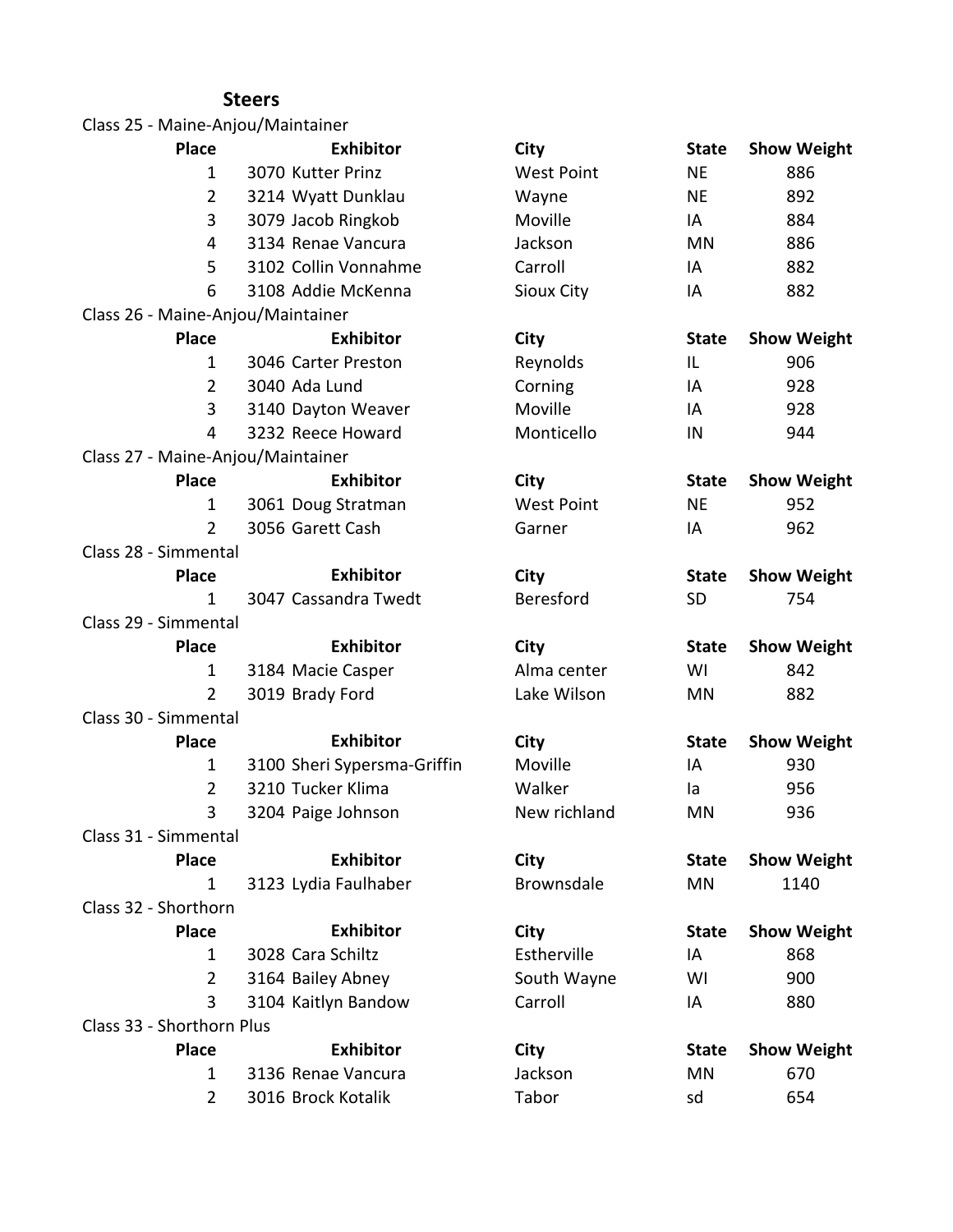| Class 34 - Shorthorn Plus   |                         |                       |              |                    |
|-----------------------------|-------------------------|-----------------------|--------------|--------------------|
| <b>Place</b>                | <b>Exhibitor</b>        | City                  | <b>State</b> | <b>Show Weight</b> |
| 1                           | 3006 Nick Kappenman     | Madison               | <b>SD</b>    | 750                |
| Class 35 - Shorthorn Plus   |                         |                       |              |                    |
| <b>Place</b>                | <b>Exhibitor</b>        | City                  | <b>State</b> | <b>Show Weight</b> |
| $\mathbf{1}$                | 3063 Makenna Burmeister | Rowley                | IA           | 806                |
| Class 36 - Shorthorn Plus   |                         |                       |              |                    |
| <b>Place</b>                | <b>Exhibitor</b>        | City                  | <b>State</b> | <b>Show Weight</b> |
| $\mathbf{1}$                | 3126 Cody Von Glan      | Vail                  | IA           | 886                |
| $\overline{2}$              | 3162 Kaila Cross        | Poynette              | WI           | 872                |
| 3                           | 3113 Tanner Mertens     | Milbank               | <b>SD</b>    | 872                |
| Class 37 - Shorthorn Plus   |                         |                       |              |                    |
| <b>Place</b>                | <b>Exhibitor</b>        | City                  | <b>State</b> | <b>Show Weight</b> |
| 1                           | 3048 Shelby Johnston    | <b>RHODES</b>         | IA           | 966                |
| $\overline{2}$              | 3230 Reece Howard       | Monticello            | IN           | 962                |
| 3                           | 3027 Brock Kotalik      | Tabor                 | sd           | 976                |
| Class 38 - Limousin/Limflex |                         |                       |              |                    |
| <b>Place</b>                | <b>Exhibitor</b>        | City                  | <b>State</b> | <b>Show Weight</b> |
| $\mathbf{1}$                | 3058 Garett Cash        | Garner                | IA           | 904                |
| 2                           | 3182 Macie Casper       | Alma center           | WI           | 856                |
| Class 39 - Commercial       |                         |                       |              |                    |
| <b>Place</b>                | <b>Exhibitor</b>        | <b>City</b>           | <b>State</b> | <b>Show Weight</b> |
| 1                           | 3029 Jacob Klecker      | Owatonna              | MN           | 652                |
| Class 40 - Commercial       |                         |                       |              |                    |
| <b>Place</b>                | <b>Exhibitor</b>        | City                  | <b>State</b> | <b>Show Weight</b> |
| 1                           | 3022 Taylor Holverson   | Sioux Center          | IA           | 716                |
| $\overline{2}$              | 3062 Thomas Netzke      | Lamberton             | <b>MN</b>    | 710                |
| 3                           | 3212 Braden Smalley     | Nevada                | IA           | 704                |
| 4                           | 3090 Jacob Ringkob      | Moville               | IA           | 704                |
| 5                           | 3007 Dylan Schnitker    | Alden                 | la           | 726                |
| 6                           | 3130 Kami Schrunk       | Anthon                | la           | 728                |
| 7                           | 3121 Tanner Nelson      | Windom                | MN           | 708                |
| Class 41 - Commercial       |                         |                       |              |                    |
| <b>Place</b>                | <b>Exhibitor</b>        | City                  | <b>State</b> | <b>Show Weight</b> |
| 1                           | 3131 Taylor Lacek       | Canby                 | MN           | 740                |
| $\overline{2}$              | 3032 Carson Rieck       | Creston               | IA           | 738                |
| 3                           | 3075 McKade Tewes       | Jackson               | MN           | 734                |
| 4                           | 3097 Lulich Show Stock  | <b>LYNDON STATION</b> | WI           | 730                |
| 5                           | 3125 Carter Ross        | Lennox                | <b>SD</b>    | 744                |
| 6                           | 3110 Elizabeth Findling | Royal                 | ΙA           | 754                |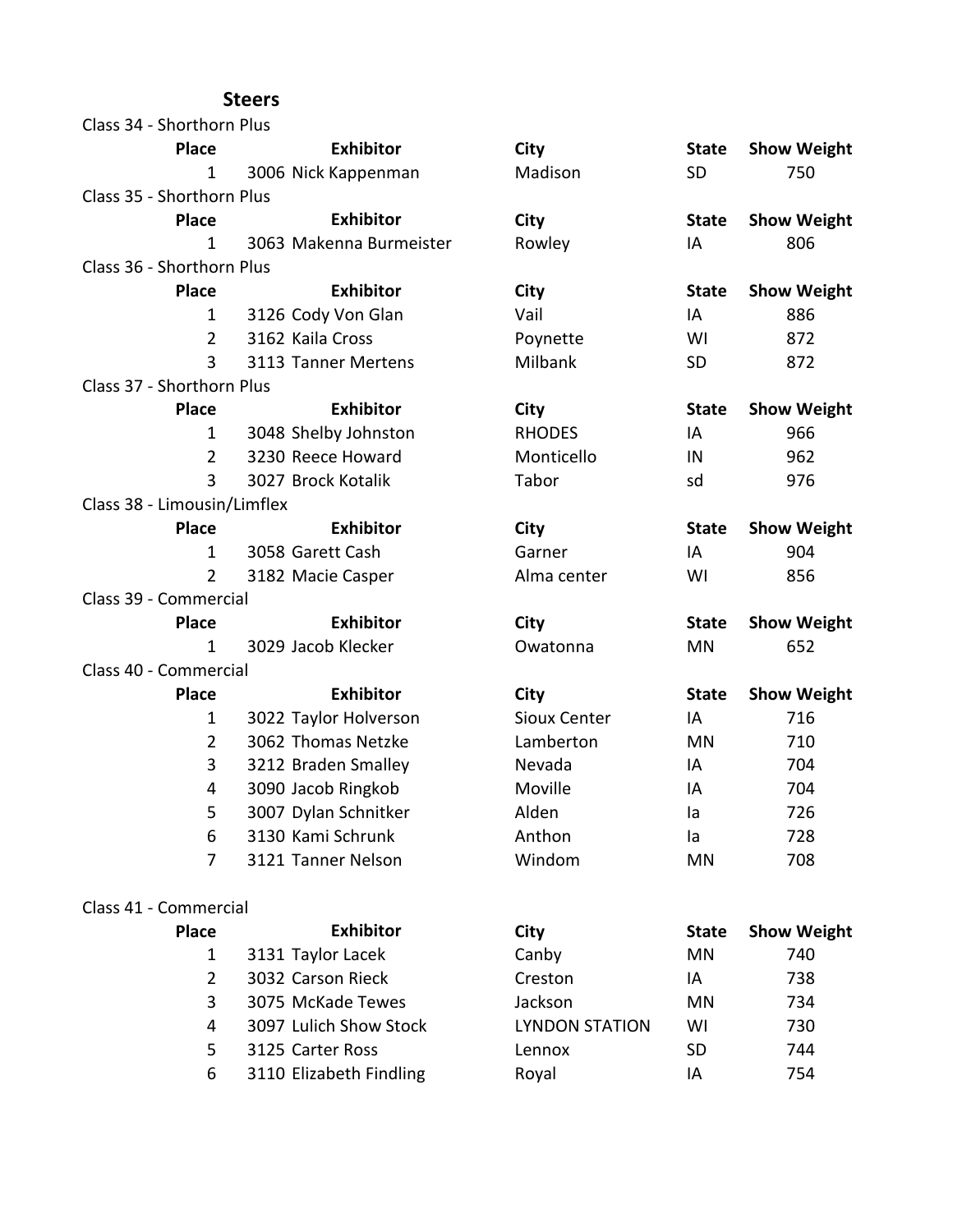#### Class 42 - Commercial

#### **Place City State Show Weight**

- 1 3076 noah girgen farmington mn 798
- 2 3200 Trevor Riesberg Harris Harris IA 784
- 3 3067 Tristan Sitzmann LE MARS 11 11 11 1776
- 4 3045 Spencer McCarter Melvin IA 778

**Exhibitor**

5 3194 Hodapp Family **Adrian** MN 790

#### Class 43 - Commercial

| <b>Exhibitor</b>                    | City           |    | <b>State</b> Show Weight |
|-------------------------------------|----------------|----|--------------------------|
| 3014 Payton Hueber                  | Lee            |    | 812                      |
| 3129 clayton Walsh<br>$\mathcal{P}$ | Lyndon Station | WI | 806                      |
| 3017 Kara Nelson                    | Pierson        | IΑ | 815                      |
|                                     |                |    |                          |

- 4 3015 Saul Christensen Royal IA 818
- 5 3053 Josie Ritter **Beemer** Ne 816
- 6 3033 Hallie Henfling Minburn IA 808
- 7 3132 Avery Beisell Spirit Lake IA 818
- 8 3127 Jalen Heintz **Polk City IA** 804

#### Class 44 - Commercial

| <b>Place</b> | <b>Exhibitor</b>     | City           | <b>State</b> | <b>Show We</b> |
|--------------|----------------------|----------------|--------------|----------------|
|              | 3154 Mason Rozeboom  | Hawarden       | ΙA           | 826            |
|              | 3030 Cara Schiltz    | Estherville    | ΙA           | 844            |
|              | 3224 Trista Lebsack  | <b>Bennett</b> | CO           | 832            |
| 4            | 3226 Trista Lebsack  | <b>Bennett</b> | CO.          | 826            |
|              | 3024 Haley Holverson | Sioux Center   | ΙA           | 836            |
| 6            | 3051 Josie Ritter    | <b>Beemer</b>  | Ne           | 834            |

#### Class 45 - Commercial

#### **Place City State Show Weight** 1 3081 Jaxon SCHRAG Marion SD 860 2 3082 Kirbee Mulder JACKSON MN 846 3 3035 Bailey Christensen Adel IA 862 4 3055 Josie Ritter Beemer Ne 854 5 3098 Sheri Sypersma-Griffin Moville IA 868 6 3086 Mikayla Meyer Hospers IA 862 7 3114 Madison Valen ESTHERVILLE IA 850 Class 46 - Commercial **Place City State Show Weight** 1 3057 Doug Stratman West Point NE 882 2 3208 Sydney Pankonin Lamberton MN 880 3 3069 Tristan Sitzmann LE MARS 11 LA 900 4 3109 Henry Pithan **Danbury Communist Communist Communist Communist Communist Communist Communist Communist Communist Communist Communist Communist Communist Communist Communist Communist Communist Communist Communist Com** 5 3074 Katie Koop Hudsonville MI 900 6 3043 Slayton McCarter Melvin IA 900 **Exhibitor Exhibitor**

**State Show Weight**